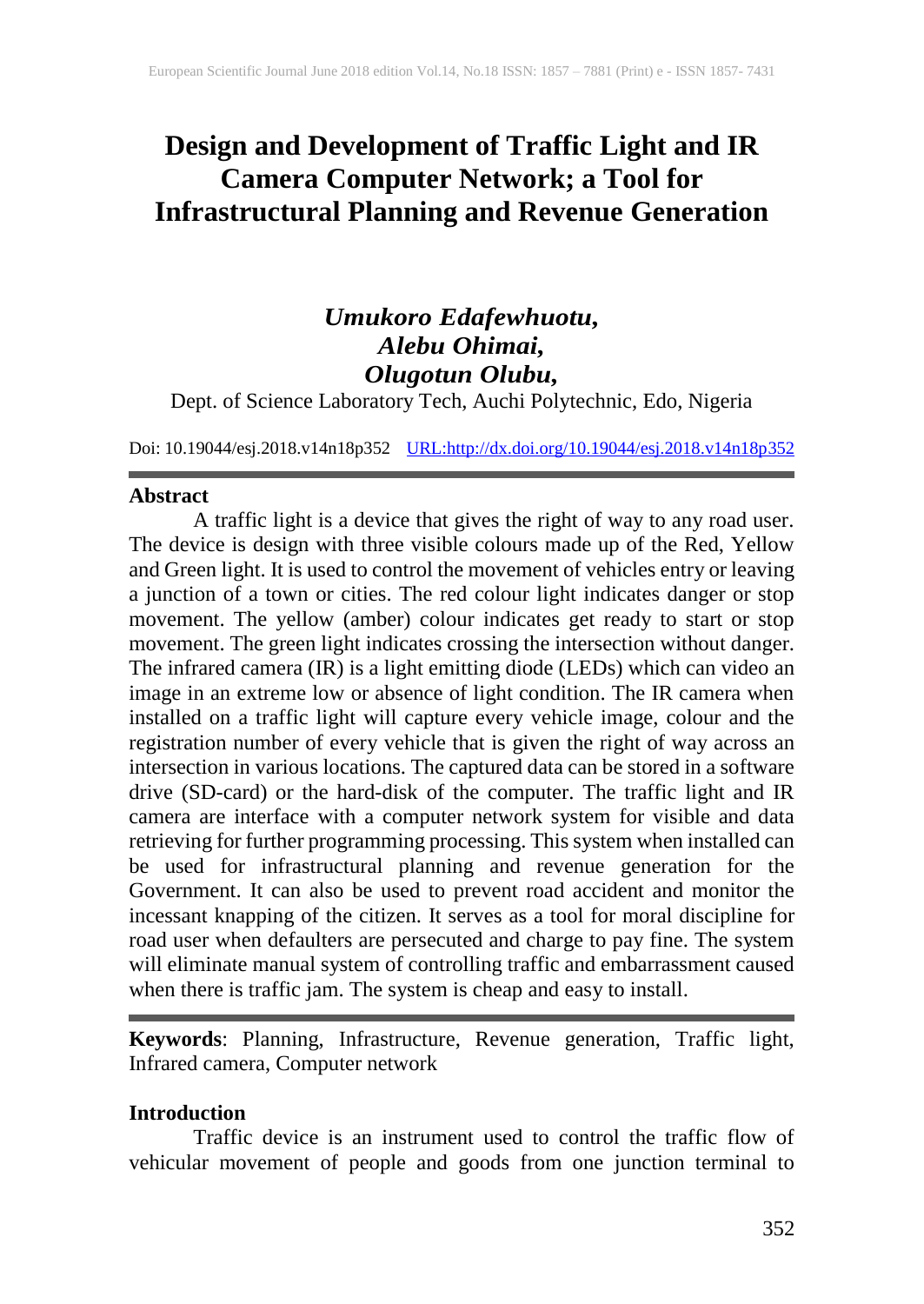another on the road. With the advancement of technology, there is great increase in the number of cars and trucks on our roads. It is very alarming that the rate at which these vehicles are acquired for use on the urban roads is not proportionate to the construction of new roads or maintenance of the existing once in the cities. Hence vehicle creates a dense traffic jam on our roads and road's intersection on most axes of the cities. The means to control traffic on our major roads have been a major challenge in the transport industry. As the number of people, goods and vehicle increases daily, there is a proportionate increase in congestion of traffic. The increase in traffic congestion brings about time delay, accident, loss of life and properties. The planning of modern roads and government policies on traffic should be strictly adhere to in achieving a free flow of traffic on our highways and road intersection (Bayov, 2004). Traffic congestion may cause great disaster to the environment and the economy growth at large. But improved traffic flow will lead to an increase in the demand of goods and services which will lead to boom in the business activities of that particular region.Therefore, there is need to develop traffic device with computer networking for effective and efficient traffic control system in our urban centres to reduce traffic jam and monitor the number of vehicles and trucks plying our roads (Christina, 2014). When the system is installed, it will guide, warn and regulate road user on the right of way on intersection and this will be reduce vehicular clash on the road. Bonaventure (2011), discussed that networking traffic light devices with computer will enable the government have a statistical data in the planning of infrastructures such as construction of road, amusement, market and hospital. Also it will serves as a means of revenue generation as traffic offenders are meant to pay fine. When life and property are safe, economic activities will increase and this will lead to fast development and encourage foreign investors to a nation (Cheung *et al.*, 2005).

Many techniques have been used including, aboveground sensors like video image processing, microwave radar, laser radar, passive infrared, ultrasonic, and passive acoustic array. However, these systems have a high equipment cost and their accuracy depends on environment conditions Another widely-used technique in conventional traffic surveillance systems is based on intrusive and non-intrusive sensors with inductive loop detectors, micro-loop probes, and pneumatic road tubes in addition to video cameras for the efficient management of public roads. However, intrusive sensors may cause disruption of traffic upon installation and repair, and may result in a high installation and maintenance cost. On the other hand, non-intrusive sensors tend to be large size, power hungry, and affected by the road and weather conditions; thus resulting in degraded efficiency in controlling the traffic flow. Traffic lights have been used in academic journals to explain aspects of society. Robinson *et al.*, (2011), explained that traffic lights are one more way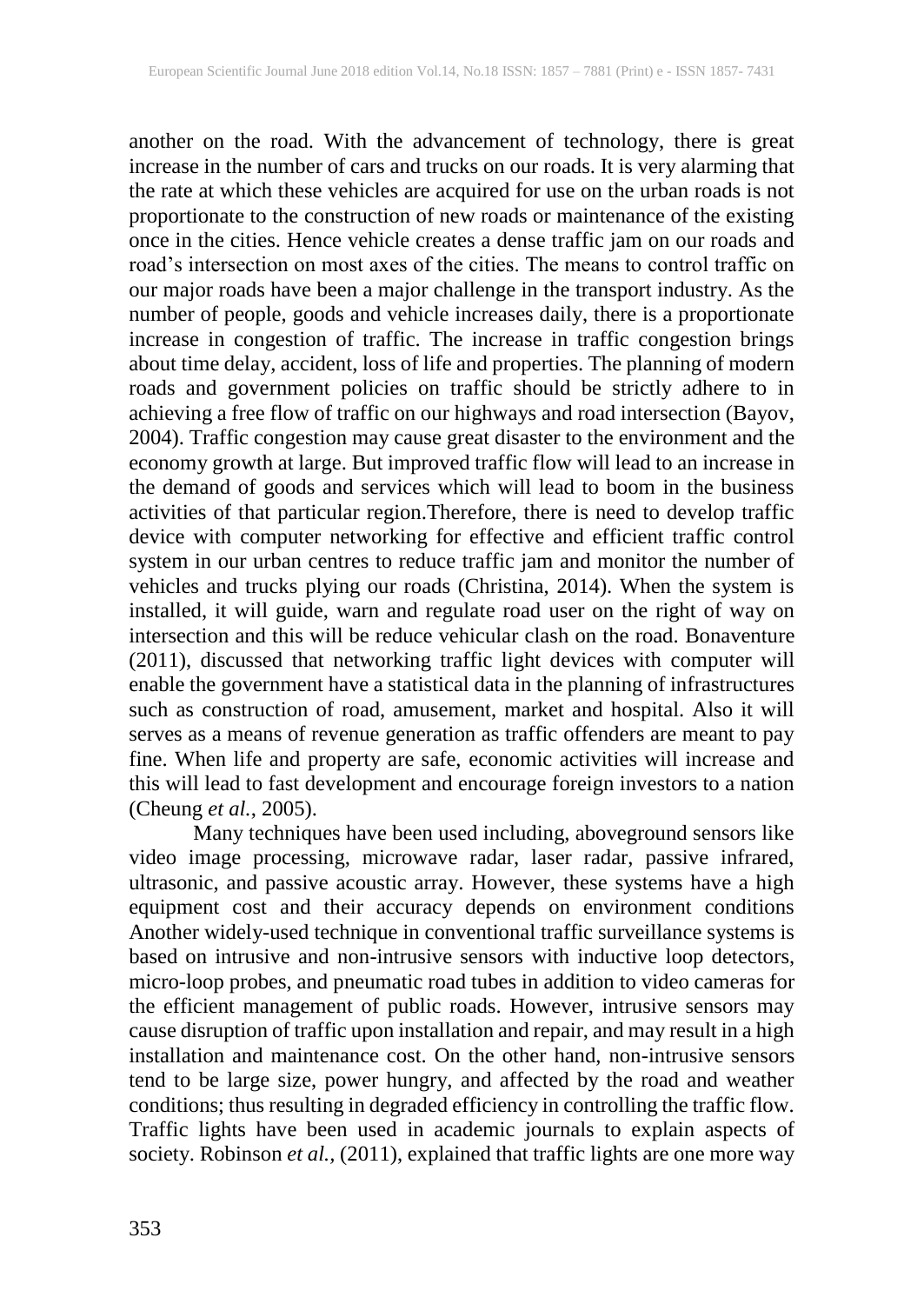in which governments can use to control the influx of people. Tody (2011), discussed from a socio-cultural point of view that traffic lights are understood in just about any country where one travels to because we have all learnt what green, yellow and red represent in this context and because the lighting system has been largely accepted globally. John (2013), designed the traffic light with 555- timer in the astable mode to provide clock pulse for the 4017 counter which has ten outputs  $(Q_0 - Q_9)$ . The 4017 integrated circuit is used as a time delay circle for the traffic control. The output becomes high in turn as the clock pulses are received. Diodes are combined with the outputs of the counter to supply current to yellow and green light emitting diodes (LEDs). Owen *et al.,* (1997), described the real-time traffic adaptive control system (RT-TRACS) as a five basic components; the first predicts traffic conditions given weather conditions, time of day, existing flow, incidents and other traffic factors; the second components defines the sections in the network; the third component selects the appropriate control strategy for the specific section given the traffic conditions that have been predicted; the fourth component implements the strategy; and finally the component performance is evaluated. San (2011), designed a traffic lighting system using the signal control system offset optimization techniques (SCOOT). The system responds automatically to variation in traffic flows base on real - time information fed from detectors embedded in city roadway.

In 1997, Federal Highway Administration (FHWA) developed the urban traffic control system (UTCS) project. The system was installed in Washington DC and was used to test and evaluate advance traffic – control strategies. The system contained 5/2 vehicle detectors whose outputs were used to determine signal timing at 200 intersections. Extensive data processing communications and display capacities were made available to support the traffic control strategy research.

## **Planning**

Planning is the systematic process of establishing a need and then working out the best way to meet the need, within a strategic framework that enables you to identify priorities and determines your operational principles. Planning means thinking about the future so that you can do something about it now (Janet, 2001).

# **Need for Planning**

The principal objective of planning in developed and under-developed countries is to increases the basic infrastructural and economic development of a town, region or zone for future purpose. The traffic light control device can provide statistical data for infrastructural planning for any interest group and government. Planning for economic development implies external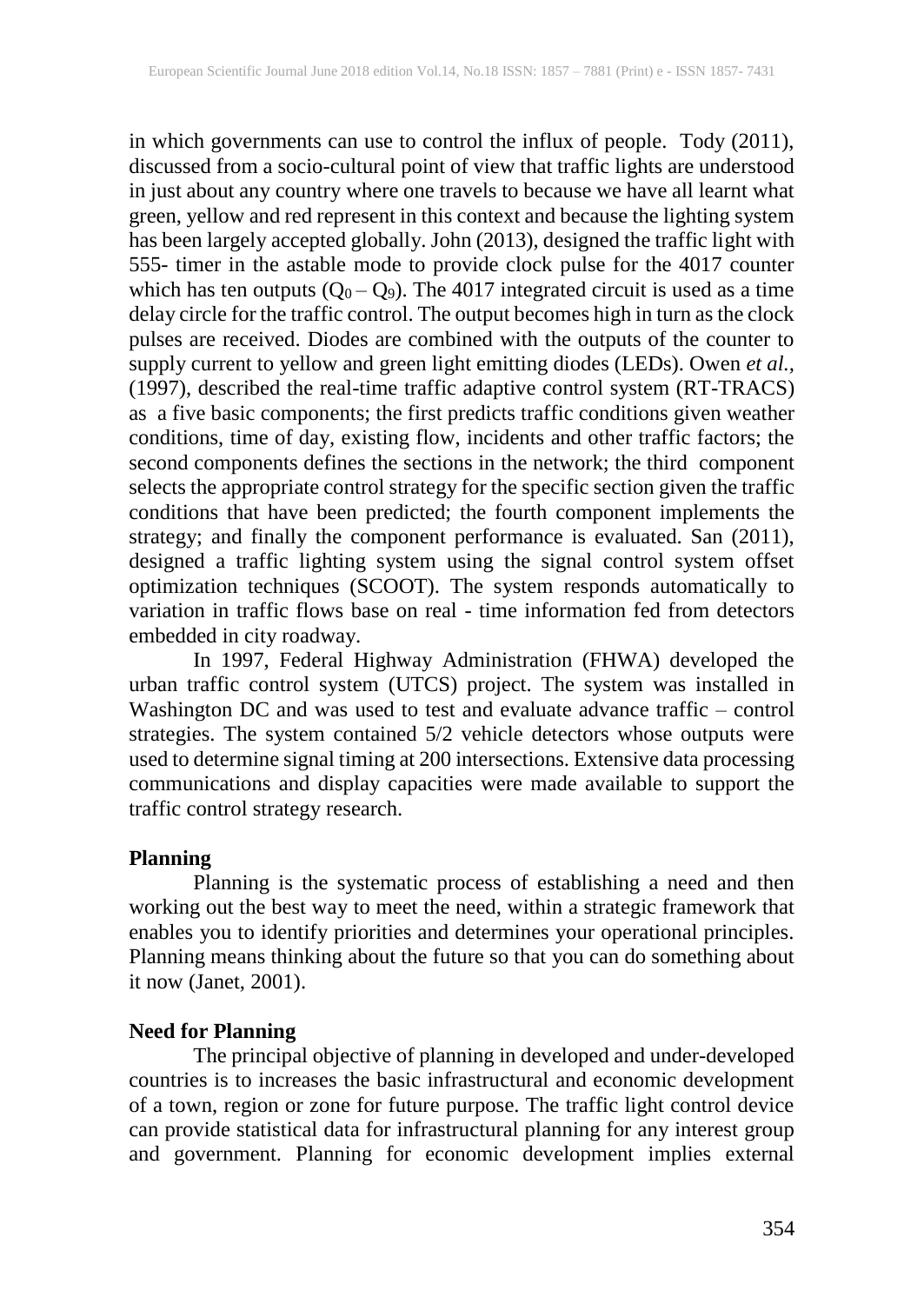direction or authority which is identified with the government of the state (Gadgil, 2004).

# **Infrastructure**

Infrastructures are basic amenities that a citizen benefits from the government or group of people in a particular area/region of a given geographical location. These amenities are roads, market, hospital, recreational centre etc. These amenities provide development and fast track socio economic activities in any given area or place when properly planned.

# **Revenue generation**

The traffic lighting system controls the influx of vehicle into an intersection by displaying the green light permits free right of way. The yellow or amber light is displayed for drivers to get prepared to wait/stop or ready to move into the intersection. Most road user does not adhere to the traffic lightening signal. Any vehicle that is not permitted into an intersection is faulty of the traffic rule, and such vehicle can be capture by the infrared camera. Such drivers are booked and meant to pay stipulated amount to the Government. Also, the infrastructure builds or constructed such as recreational centre and car parks will be used by motorist. The vehicles parked at such places will be used to generate fund and this fund/money can be used for infrastructure maintenance and serves as fund for the Government in meeting the needs of her citizen.

# **Infrared camera (IR camera)**

An infrared camera is a non-contact electronic device that detects infrared energy (heat) and converts it into an electronic signal which is then processed to produce a thermal image on a video monitor. Any object close to the camera emits infrared energy in form of heat signal. The camera detects and measures the heat signal and shows the apparent surface temperature of the object being measured. The primary source of infrared radiation is the Sun or thermal radiation. The infrared ray lay between the visible and the microwave and it has a wavelength of 8 to 12µm. This device uses the infrared ray in the capture of any vehicle that crosses the intersection. The image of the vehicle or person is automatically served in the SD-card or on the hard-disk of the computer system. The hard-disk or the SD-card is memory device which can be access or view by any authorised person.

# **Materials/components**

Resistors, Variable resistor, I.C (555timer), I.C (4017 Counter), Capacitors, Diodes, LEDs, Switch, battery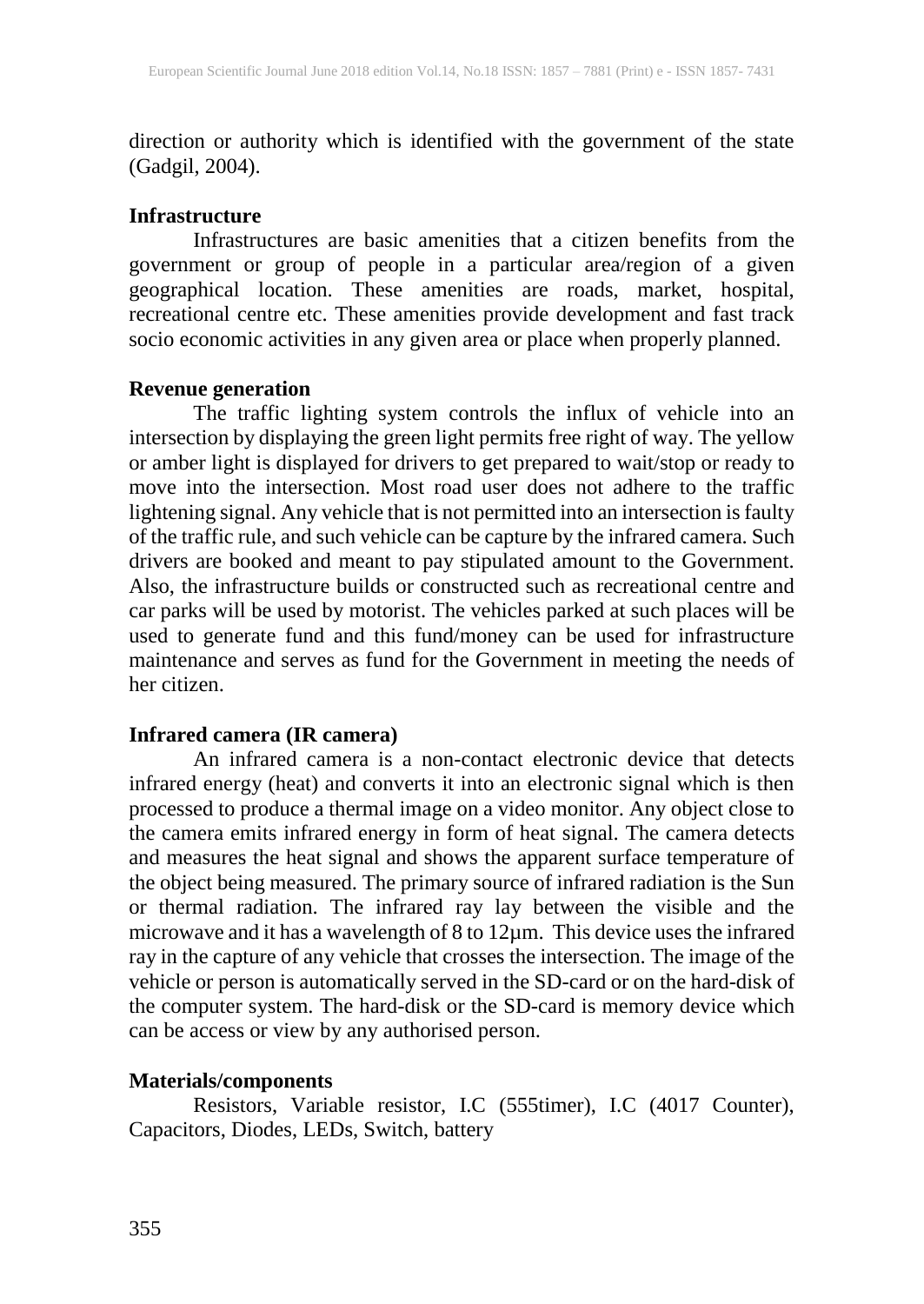#### **Design**

The traffic lighting control system is designed to control the movement of vehicle into the road intersection. The device comprises of three major sections. The first section is the oscillating signal which employs 555-timer in the astable mode. The output of oscillator is connected to the 4017 counter integrated circuit. The counter turns the Red, Green and Yellow light "ON" and "OFF" according to the timing of traffic phase for each route as shown in figure 1. Secondly the infrared camera is installed at each route of the intersection on the road to capture any vehicle image that obstructs the light rays. As vehicle moves across the intersection, the IR camera detects the heat signal and produces the image of the vehicle on its memory. Thirdly, the traffic lighting device and the infrared camera are network into a computer in order to share the number of vehicle that passes through each intersection and allow electronic communication as shown in figure 2. The communications of different vehicle from different route are saved in the computer saver for ease and free access.

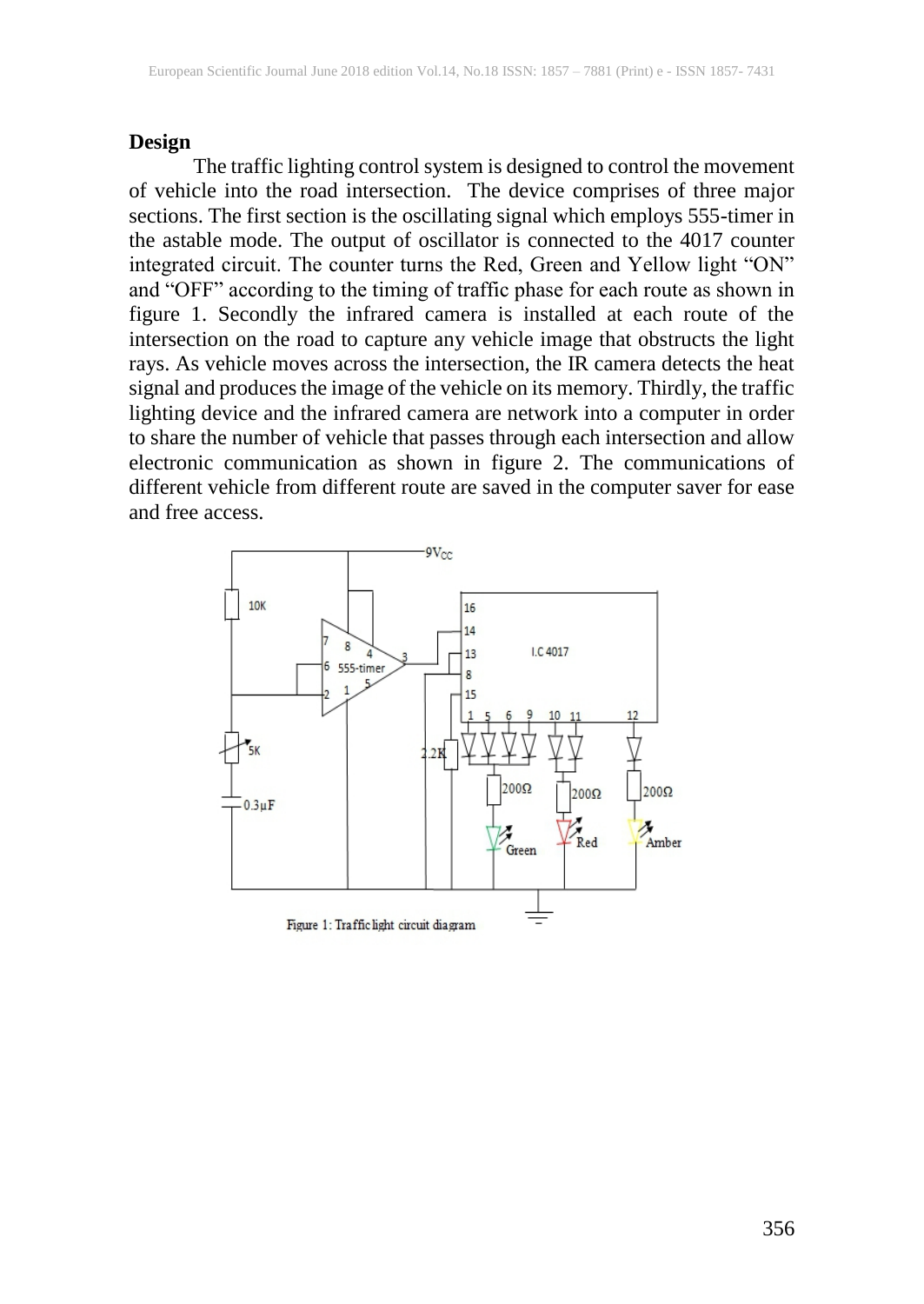

Figure 2: Computer network of traffic light and IR camera

#### Table 1

| <b>YEAR</b> | No. OF | <b>NO OF</b> | <b>NO. OF MEDIUM   NO OF HEAVY</b> |              |
|-------------|--------|--------------|------------------------------------|--------------|
| 2014        | CAR    | <b>BUSES</b> | <b>TRUCK</b>                       | <b>TRUCK</b> |
| January     | 108    | 140          | 49                                 | 86           |
| February    | 234    | 168          | 80                                 | 220          |
| March       | 140    | 230          | 94                                 | 189          |
| April       | 160    | 340          | 102                                | 194          |
| May         | 220    | 446          | 54                                 | 186          |
| June        | 180    | 680          | 109                                | 204          |
| July        | 192    | 186          | 112                                | 228          |
| August      | 300    | 94           | 204                                | 240          |
| September   | 320    | 840          | 340                                | 301          |
| October     | 420    | 632          | 172                                | 340          |
| November    | 600    | 105          | 168                                | 360          |
| December    | 1502   | 940          | 441                                | 780          |
| Total       | 4,376  | 4,801        | 1.945                              | 3.328        |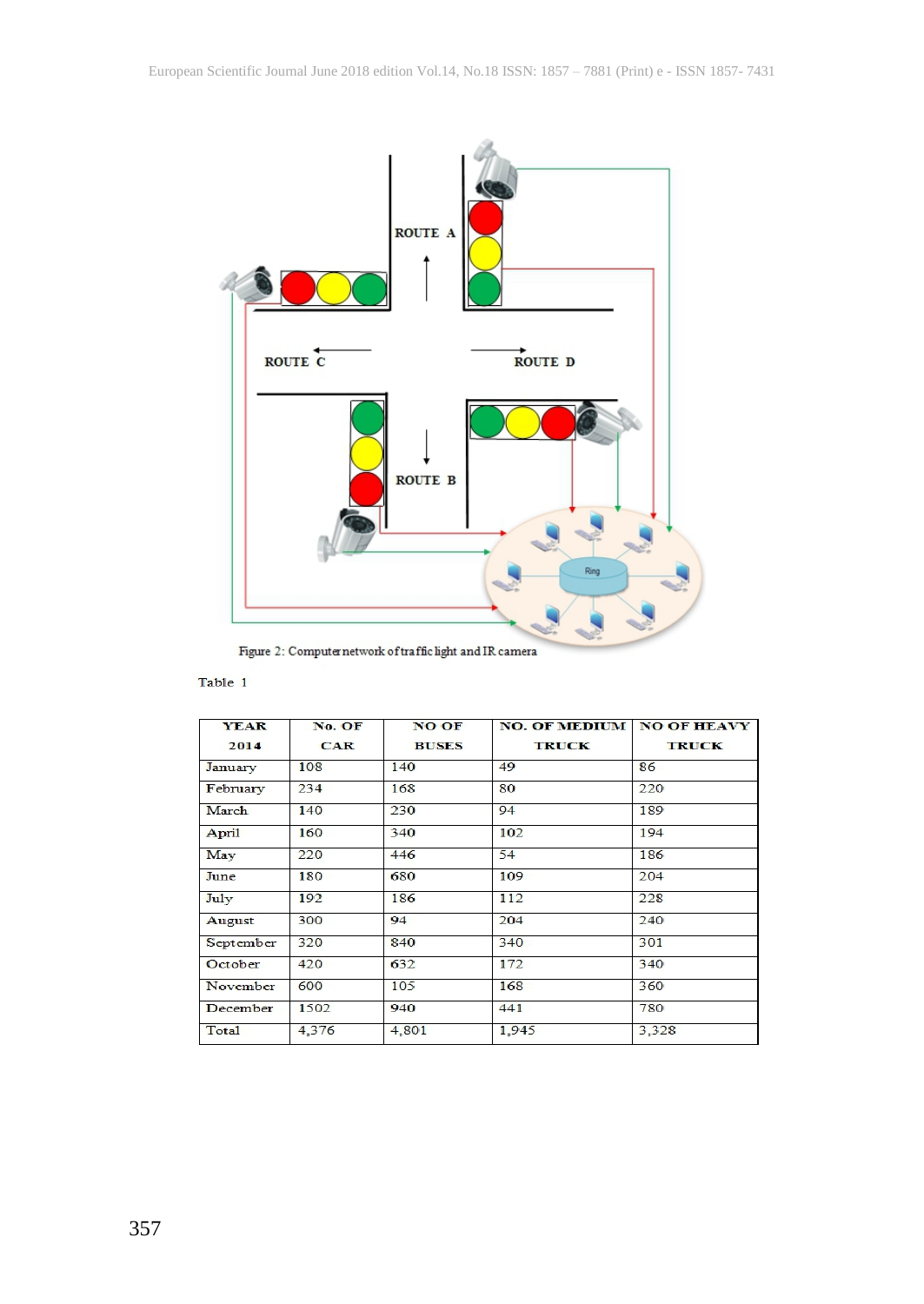| <b>YEAR</b> | No. OF     | <b>NO OF</b> | <b>NO. OF MEDIUM</b> | <b>NO OF HEAVY</b> |
|-------------|------------|--------------|----------------------|--------------------|
| 2015        | <b>CAR</b> | <b>BUSES</b> | <b>TRUCK</b>         | <b>TRUCK</b>       |
| January     | 86         | 101          | 112                  | 146                |
| February    | 120        | 88           | 104                  | 189                |
| March       | 98         | 69           | 96                   | 48                 |
| April       | 104        | 114          | 212                  | 69                 |
| May         | 202        | 180          | 314                  | 194                |
| June        | 420        | 160          | 86                   | 68                 |
| July        | 320        | 191          | 108                  | 102                |
| August      | 410        | 205          | 59                   | 130                |
| September   | 501        | 212          | 70                   | 145                |
| October     | 63         | 300          | 186                  | 240                |
| November    | 198        | 384          | 1110                 | 290                |
| December    | 1050       | 794          | 1320                 | 456                |
| Total       | 3.572      | 2.798        | 3.777                | 2077               |

#### Table 2

#### **Evaluation**

Mean  $(x)$  no. of cars  $=$ total no. of cars n Where  $n =$  total numbers of month  $=\frac{4376}{12}$ 12  $= 365$ Mean  $(x)$  no. of buses  $=$ total no. of buses n  $=\frac{4801}{13}$ 12  $= 400$ Mean  $(x)$  no. of small truck  $=$ total no. of small trucks n = 1945 12  $= 162$ Mean  $(x)$  no. of long trucks  $=$ total no. of long trucks n ===================== 2077 12  $= 173$ 

# **Discussion of results Discussion**

The statistical data from the tables are results of images of vehicles captured by the IR camera as showed in figure 2, as the traffic light gives right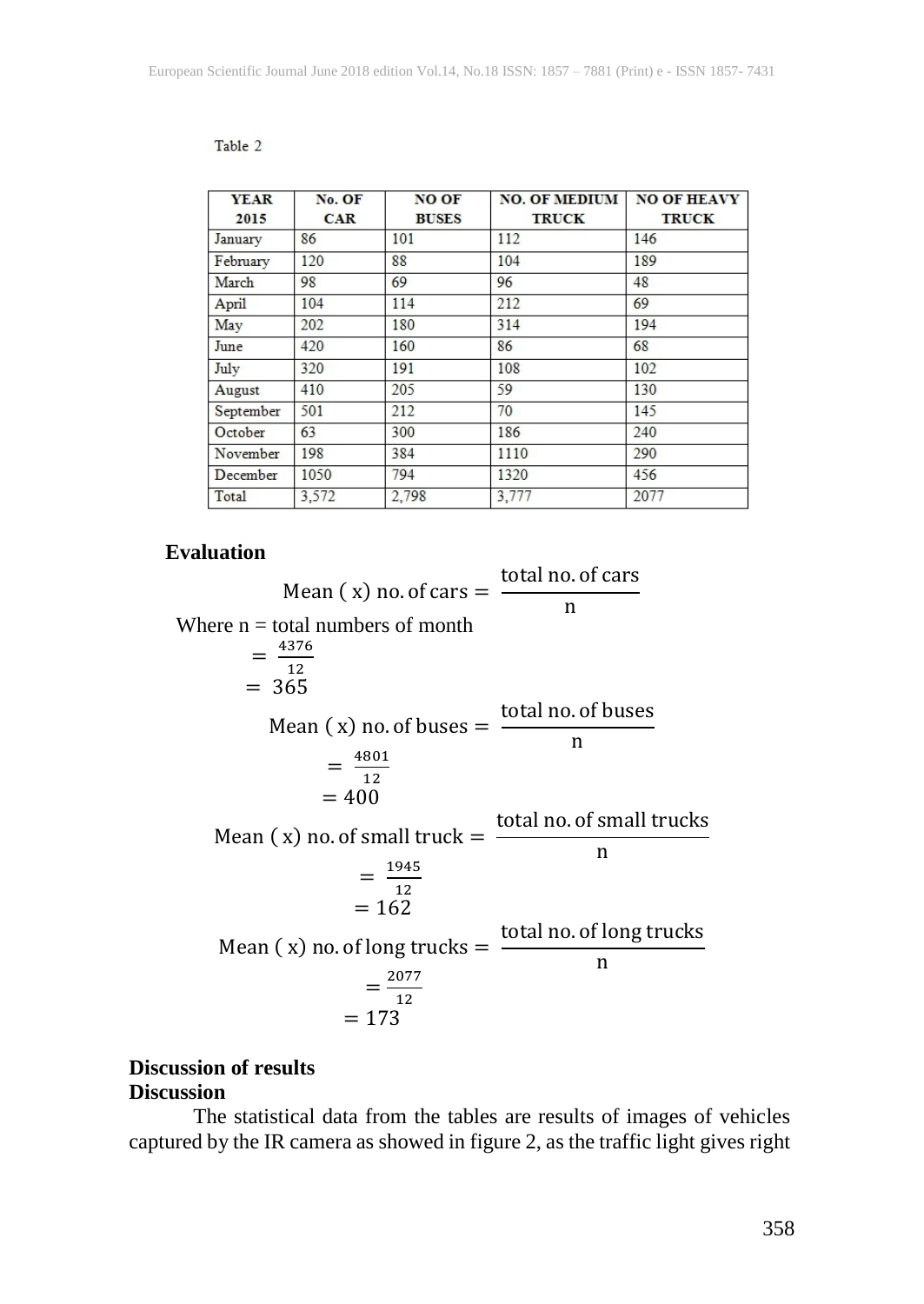of way to any particular route. The total numbers of vehicles entering the town's intersection per month is shown in the table (1-2) for year 2014 and 2015. From these tables the month of December has the highest number of vehicles because it is the month of festivity. Figure 2 shows how the infrared (IR) camera and the lightening system are interface with the computer network. The images of vehicle are stored in the computer memory and this stored data can be retrieve or view by any individual or Government for infrastructural planning. The traffic jam in most cities during festive period is very dense and a traffic network system can be used to decongest this time delay occasion on the route.

#### **Conclusion**

The design of the traffic light with infrared camera network has a good performance in the timing duration and production of image by the IR camera. When properly installed, the data stored in the computer memory can be access. Each route captures the images of vehicle entering into the intersection. The data can be used as a physical feasibility study of the numbers and type of vehicle that enter into any route intersection. It will serves as guide for infrastructural planning for the creation of standard road, market and recreational center for towns and cities. It can also serves as means of revenue generation for the government when traffic offenders are meant to pay fine for violating the traffic.

## **Recommendation**

The availability of the original components was a major concern from the vendor. Some of the materials cannot be source locally. Epileptic power supply was experienced during soldering. The amount of power supplied determines the amount of heat applied to the soldering lead and it determines the joint formed at the contact point.

## **References:**

- 1. Bonaventure, O (2011). Computer networking; Principle, protocol and practice, N.Y , USA.
- 2. Baykov G. (2004), Planning and cupulsory purchase act, England
- 3. Christina P. (2014), Landscape and urban planning, Madison, USA.
- 4. Cheung, S. Y, Dundar, B. Ganesh, S. Tan, C. W. and Varaiya, P. (2005). Traffic measurement and vehicle classification, 84th Annual Meeting Transportation Research Board, Washington, D.C.
- 5. Knaian, A. N. (2000), A wireless sensor network for smart roadbeds and intelligent transportation systems, Massachusetts USA.
- 6. Owen, A. M., Milner, B., Petrides, M. and Evans, A. C. (1996), Memory for object-features versus memory for object-location: a